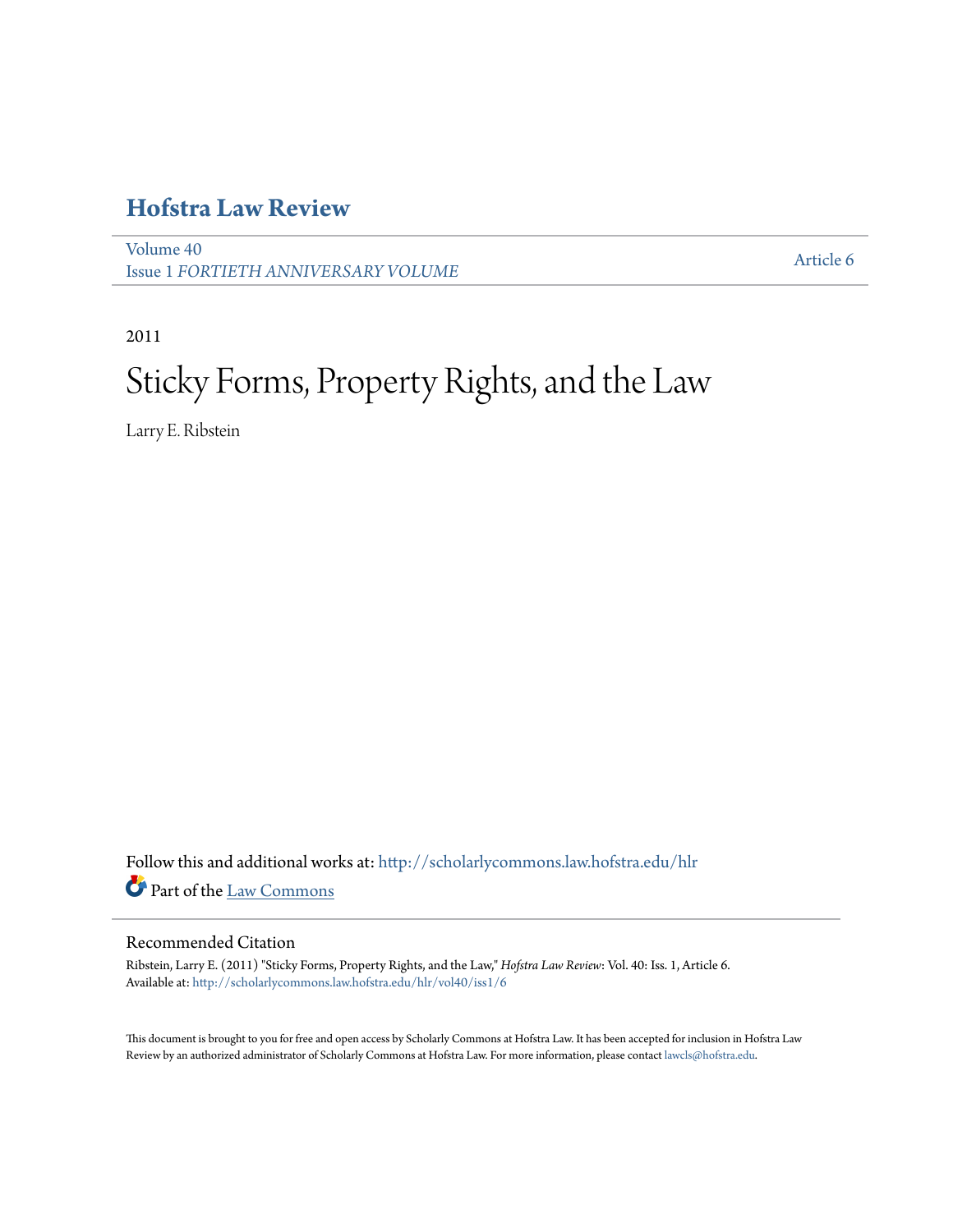# STICKY FORMS, PROPERTY **RIGHTS, AND** LAW

# *Larry E. Ribstein\**

# I. INTRODUCTION

Mitu Gulati and Robert E. Scott have written a fascinating study that touches on some of the most important issues in lawyering and  $law<sup>1</sup>$ A Belgian court rendered a judgment that highlights a significant risk in a common sovereign bond provision.2 Specifically, the court interpreted a contract requiring the Republic of Peru to pay its creditors *pari passu3* to say what it seemed to say—that Peru had to treat its creditors equally.<sup>4</sup> The court accordingly enjoined a clearing house from allocating to creditors funds it received from the Peruvian government pursuant to a restructuring agreement without proportionally paying the plaintiff, a hedge fund which had declined to join the agreement.<sup>5</sup>

Since these are high-value deals negotiated by prestigious and expensive lawyers, one might expect sovereign bond contracts to have swiftly changed to mitigate the risk. But this did not happen. Gulati and Scott seek to explain this puzzle by interviewing hundreds of lawyers with knowledge of the relevant contracts and distilling their responses. They make the mass of raw material cogent by viewing it through the lens of legal and economic theory.

<sup>\*</sup> Mildred van Voorhis Jones Chair, University of Illinois College of Law. Thanks to Mitu Gulati, Bruce Kobayashi, and Mark Weidemaier for their helpful comments. Professor Larry Ribstein passed away while this piece was in the final editorial stages. All through the process, Professor Ribstein had been a genuine pleasure to work with, always generous and encouraging to the *Hofstra Law Review* Board of Editors. It is a great honor for the *Hofstra Law Review* to publish one of the final pieces by Professor Ribstein, not only one of the most prolific legal scholars in the academy, but one of the most beloved.

<sup>1.</sup> See generally MITU GULATI & ROBERT E. SCOTT, THE THREE AND A HALF MINUTE TRANSACTION: BOILERPLATE AND THE LIMITS OF **CONTRACT DESIGN** (forthcoming 2012) (on file with the Hofstra Law Review).

<sup>2.</sup> Elliott Assocs., L.P., General Docket No. 2000/QR/92, **fi** 6, 8 (Court of Appeal of Brussels, 8th Chamber, Sept. 26, 2000) (unofficial translation on file with the Hofstra Law Review).

<sup>3.</sup> **GULATI** & SCOTT, *supra* note **I** (manuscript at 21).

*<sup>4.</sup>* Elliott Assocs., **6.**

*<sup>5.</sup> Id. 8.*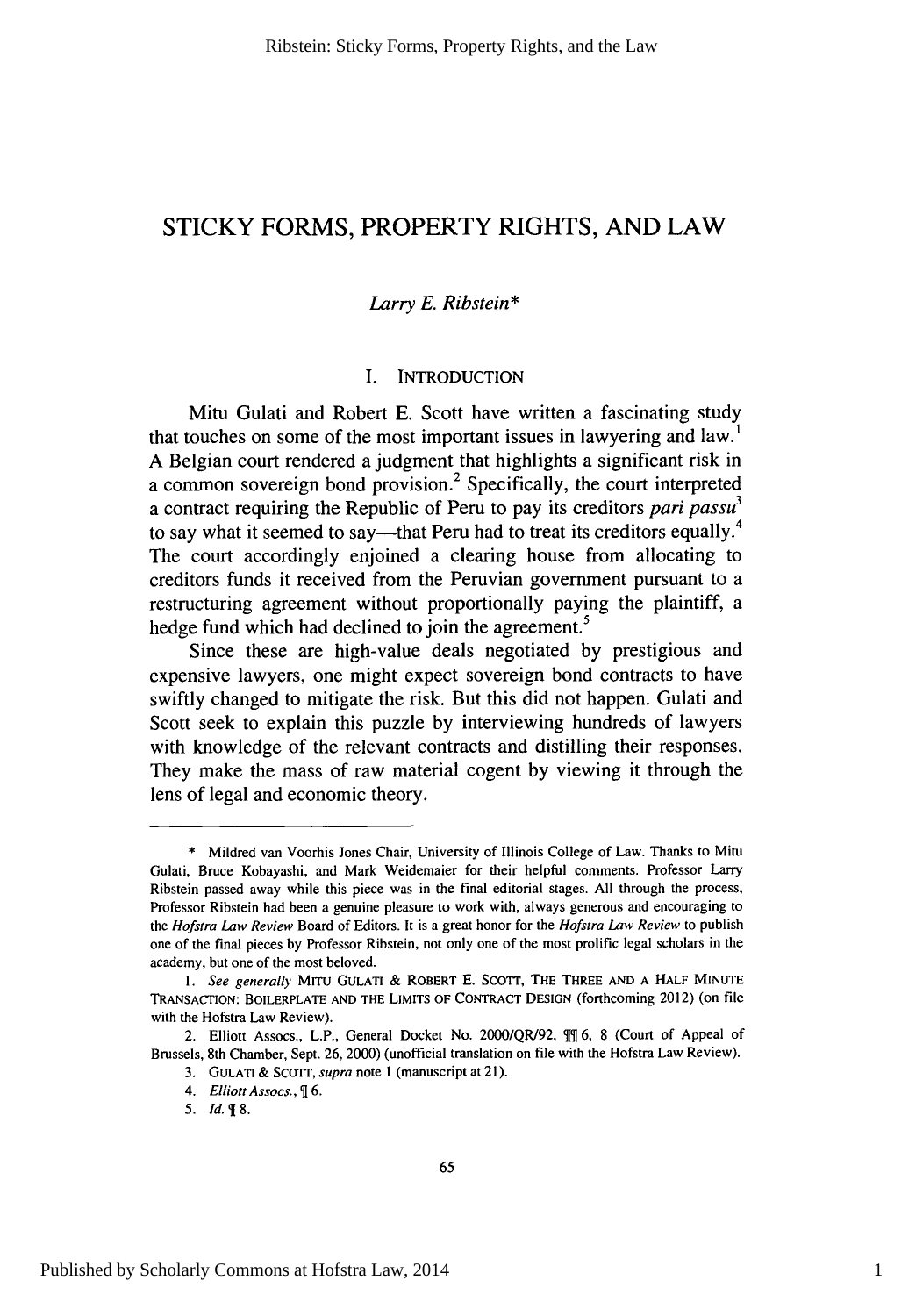## *HOFSTRA LAW REVIEW*

The authors find the answer to the puzzle in the fact that law firms preferred to use little understood mass-produced contracts they could pull off the shelf in "three and a half minutes" (hence the title of the book). $6$  They conclude that "[t]he lawyers producing these contracts seem, for the most part, to follow the herd. There is safety.., in following what everyone else does, regardless of whether it makes sense. Maybe there isn't enough time to figure out whether it makes sense or  $\frac{1}{2}$  not."

Gulati and Scott attribute this phenomenon to "the organizational structure of law firms, including hourly billing and compensation, the secondary role given to [research and development], and the manner in which legal services are marketed."<sup>8</sup> They propose addressing these issues through:

[Glovemance mechanisms that facilitate and support innovation. New forms of governance that overcome the obstacles to innovative contract design can preserve a meaningful role for the modem law firm and the legal profession in the full range of corporate and commercial transactions including, but certainly not limited to, the field of sovereign debt.<sup>9</sup>

My approach to the problem is similarly institutional but differs in focus. I suggest that the problem lies deeper than the modem law firmin the structure of what lawyers do and in the weak intellectual property rights available to creators of law. Part II defines the problem, while Part III examines the institutional factors that impede a solution.

# II. DEFINING THE PROBLEM

This Part analyzes three potential views of the "three and a half minute" problem: there was no problem after all because the *pari passu* clause was what the parties wanted; there was a problem but it was not worth trying to fix it; or there was a problem that was worth fixing but existing institutions were not up to the task. I conclude that the third view best fits Gulati and Scott's evidence. Part III discusses the institutional reforms necessary to fix the problem.

<sup>6.</sup> GULATI & SCOTT, supra note 1 (manuscript at 12).

<sup>7.</sup> *Id.* (manuscript at 193).

<sup>8.</sup> *Id.* (manuscript at 181).

*<sup>9.</sup> Id.* (manuscript at 182).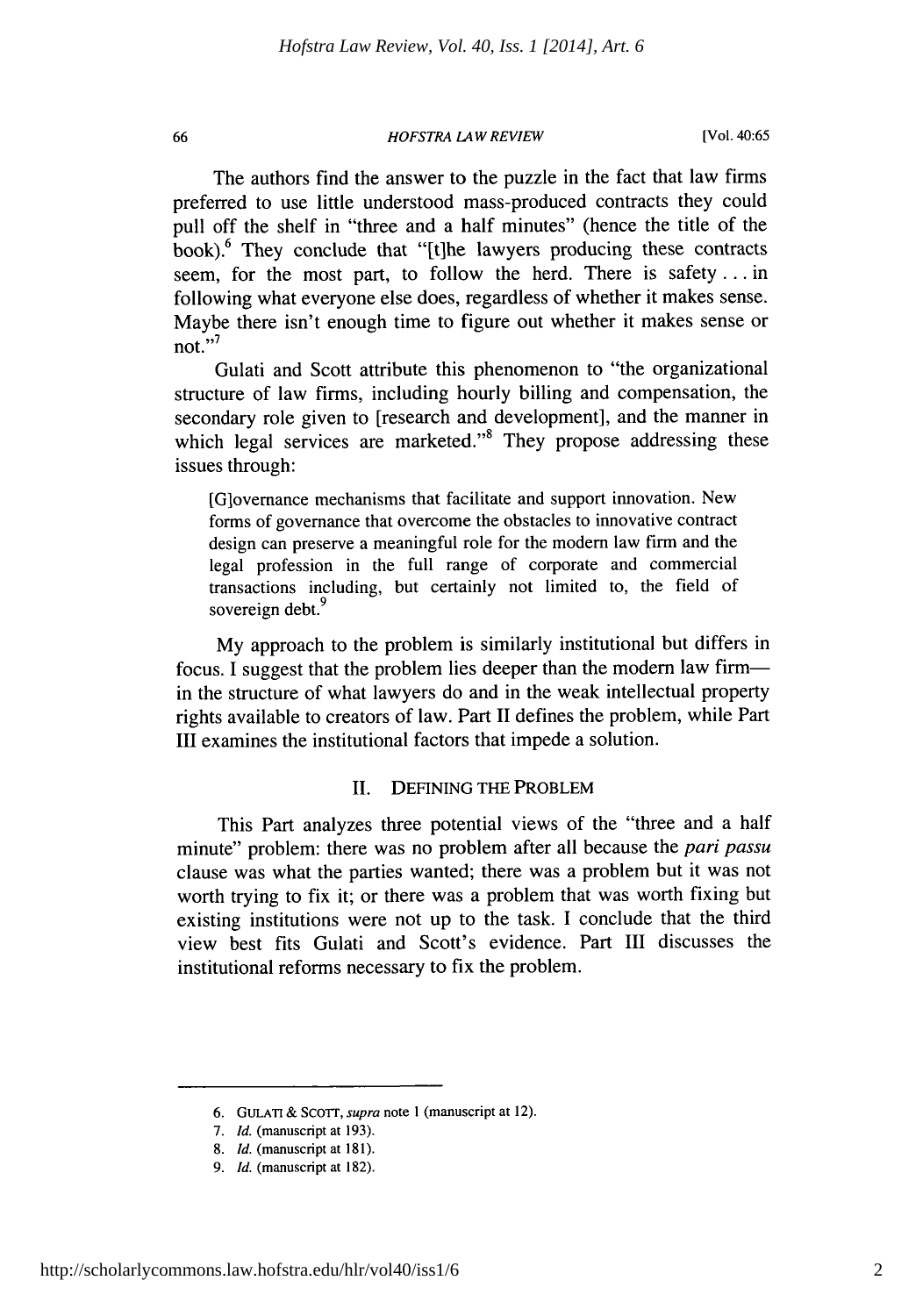2011}

## STICKY FORMS, PROPERTY RIGHTS, AND LAW

# *A. The Clause Was What the Parties Wanted All Along*

Gulati and Scott suggest that, while the troublesome pari *passu* clause may have been appropriate in a corporate bond to deal with liquidation and distribution of a limited fund, it makes no sense in a sovereign bond because sovereigns cannot be liquidated.<sup>10</sup> This suggests an easy fix: eliminate the provision.

There are, however, several reasons why these provisions may be useful outside of bankruptcy, and therefore why simply deleting the provision might not work. First, the authors cite historical evidence suggesting that creditors were concerned about the risk of "earmarking" funds.<sup>11</sup> Second, the authors discuss cases which seem to involve risks of the sort a pari *passu* clause could deal with in sovereign bonds and therefore suggest the clause had a purpose in this context, particularly protecting creditors from being coerced into a below-value settlement.<sup>12</sup> Lucian Bebchuk recognized this coercion problem in corporate takeover cases not involving bankruptcy.13 William Bratton has specifically noted the coordination problem addressed by pari *passu* and other sovereign bond clauses. 14 Third, a pari *passu* clause arguably enables the issuing country to commit not to fail given the high cost of failure from empowering holdouts.<sup>15</sup> Indeed, Gulati and others show elsewhere that sovereign bonds containing the type of pari *passu* clause that fit the interpretation Elliott Associates, L.P. ("Elliott") was arguing traded at a higher price than bonds that had a more ambiguous clause.<sup>16</sup>

Yet Gulati and Scott argue that what really matters is "that the vast majority of the respondents we interviewed *believed* that the clause made little or no sense in the sovereign context."<sup>17</sup> But perhaps we should not take the lawyers' protestations at face value. They may have had strategic reasons for discounting the importance of the protection the pari *passu* clause provides if their clients were trying to promote non-

<sup>10.</sup> *See id.* (manuscript at 34-35).

<sup>11.</sup> *Id.* (manuscript at 125-26, 141-42) (internal quotation marks omitted).

<sup>12.</sup> *Id.* (manuscript at 148-49).

<sup>13.</sup> *See generally* Lucian Arye Bebchuk, *Toward Undistorted* Choice *and Equal Treatment in* Corporate Takeovers, 98 HARV. L. REV. 1693 (1985) (discussing the unequal distribution of a takeover's total acquisition price among the target's shareholders).

<sup>14.</sup> William W. Bratton, Pari Passu *and a Distressed Sovereign's Rational Choices,* 53 EMORY L.J. 823, 828-32 (2004).

<sup>15.</sup> *See* **GULATI** & **ScOTT,** *supra* note 1 (manuscript at 31-32).

<sup>16.</sup> Michael Bradley et al., *The Market Reaction to Legal Shocks and Their Antidotes: Lessons from the Sovereign Debt Market,* 39 J. LEGAL STUD. 289, 312-13 (2010).

<sup>17.</sup> GULATI & ScoTT, *supra* note I (manuscript at 21).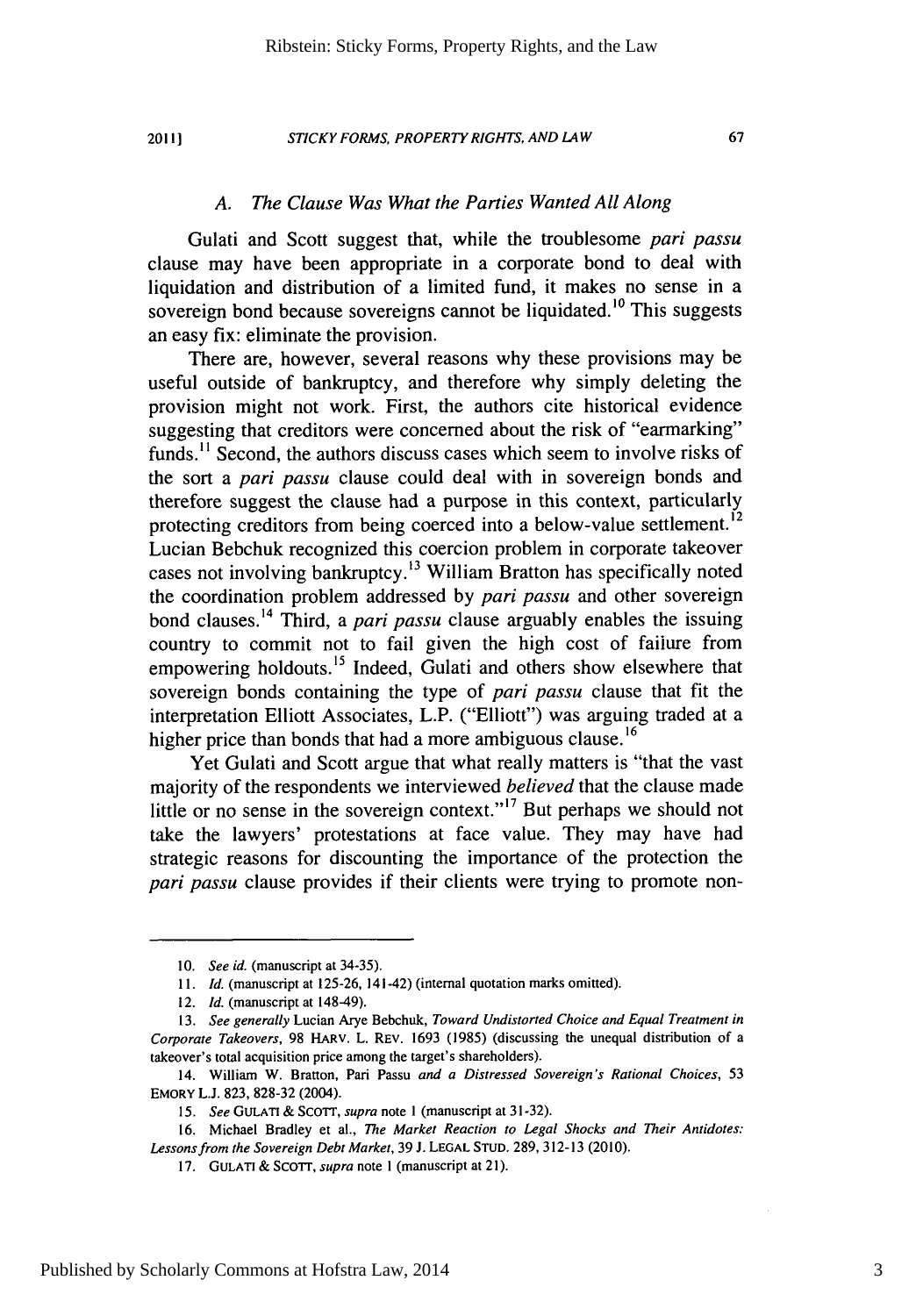*HOFSTRA LAW REVIEW*

*pari passu* settlements.<sup>18</sup> So whatever the lawyers say, it is worth keeping in mind the possibility that the clause did not change because bondholders wanted to keep it.

# *B. The Clause Was Not What the Parties Wanted But Is Now Hard to* Change

Even if the *pari passu* clause may have been what the parties initially wanted, their reaction to the Belgian judgment indicates they no longer wanted it. Even if, for example, the parties want a *pari passu* clause at the time of issuance for protection from unequal treatment or as an issuer commitment not to fail, they also want to be able to restructure bonds in times of trouble. This would support the Belgian court's result but still raises the question of why the parties did not change the contracts by eliminating the clause.

One reason for not changing a contract clause that has stopped making sense is that the costs of change outweigh the benefits. Given the above arguments for the clause, the fix is more complicated than just deleting it. The parties may want some kind of *pari passu* clause but not necessarily the one involved in the Peruvian bond. In other words, the clause is more than an infection of an appendix, as one of the interviewed attorneys suggested. 19 Also, substituting a new clause could force the parties to incur significant learning costs, $20$  disrupt the market "network" that facilitates trading of bonds based on the bonds' similarity at any given time $e^{21}$  or across time,  $e^{22}$  arouse creditors' suspicion about the debtor's intentions,<sup>23</sup> affect the courts' interpretation of the bond provision,  $24$  disrupt firm routines for producing contracts,  $25$  intensify cognitive heuristics that resist change,  $26$  or increase the risk of unknown **27** consequences of change.

Many of these explanations for stickiness are, however, suspect. First, issuers did change the clauses over time and offered different types of clauses.<sup>28</sup> Why would they make the change without solving the clause's basic problem of potentially hindering restructuring? Second, if

<sup>18.</sup> See infra text accompanying note 59 (discussing one such reason).

<sup>19.</sup> GULATI **&** SCOTT, supra note **I** (manuscript at 54).

<sup>20.</sup> *Id.* (manuscript at 43).

<sup>21.</sup> *Id.* (manuscript at 43-44).

<sup>22.</sup> *See id.* (manuscript at 86-87).

<sup>23.</sup> *Id.* (manuscript at 44-45).

<sup>24.</sup> *Id.* (manuscript at 97).

<sup>25.</sup> *Id.* (manuscript at 47).

<sup>26.</sup> *Id.* (manuscript at 49-51).

<sup>27.</sup> *Id.* (manuscript at **51).**

<sup>28.</sup> *Id.* (manuscript at 80 tbl.1, 94-95, 158).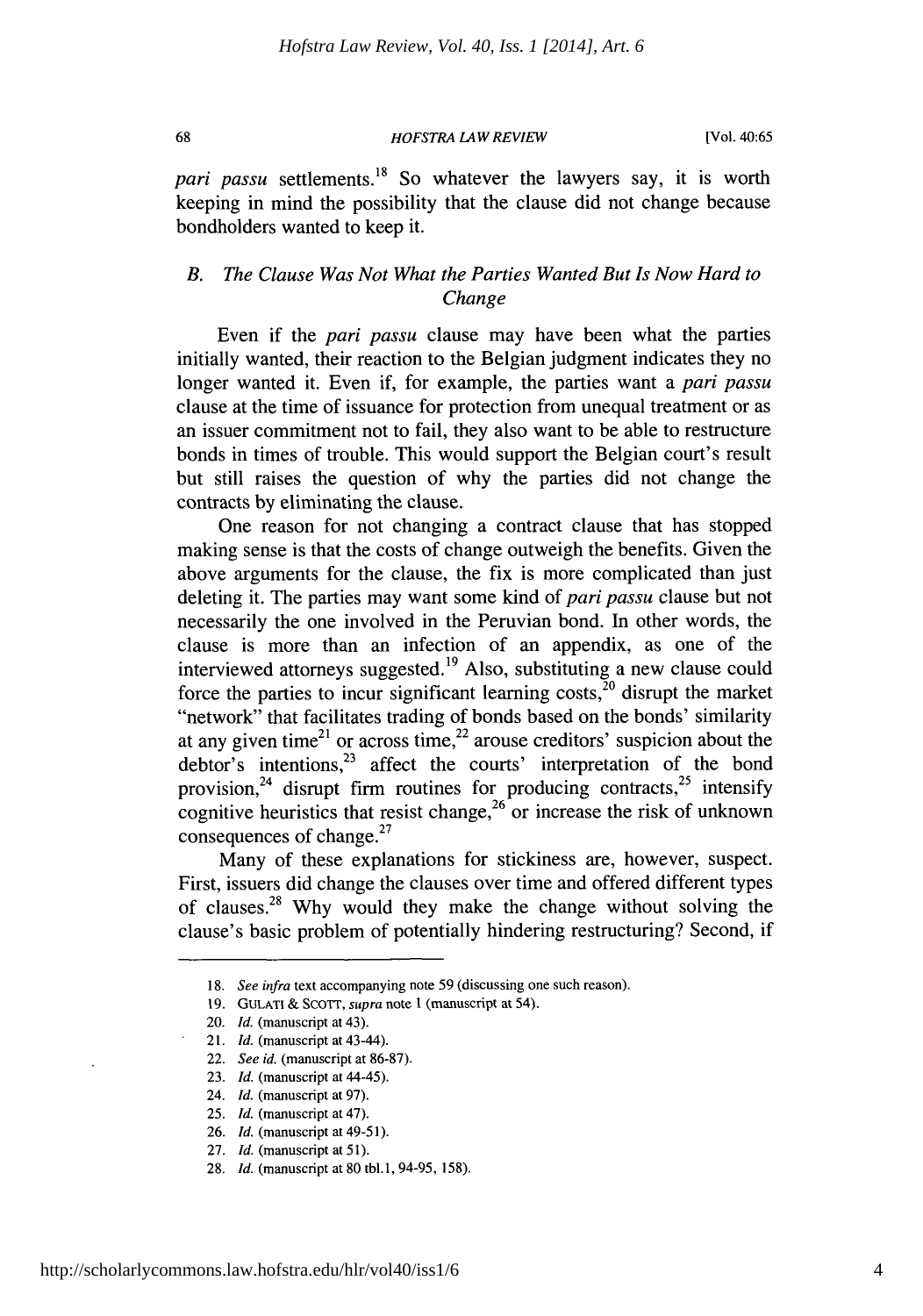#### *STICKY FORMS, PROPERTY RIGHTS, AND LAW* 20111

there were significant benefits to changing the clauses, why couldn't the parties in this relatively small and sophisticated market have clarified their intentions and eliminated the information problems that cause misleading signals? A few law firms dominate the market and therefore seemingly could eventually recover the costs of overcoming learning and network problems and produce information concerning the effect of changes that would reduce the market's perception of risk. Also, the behavioral theories noted above do not clearly cut against change. For example, the "availability" bias<sup>29</sup> arguably predicts an investor overreaction to the highly publicized Belgian decision that could offset any biases against change.

*Pari passu's* stickiness is even harder to explain in light of other situations in which bond provisions changed in response to changing circumstances. For example, Marcel Kahan and Michael Klausner chronicle the sudden appearance and disappearance of event-risk covenants in the late 1980s, led by underwriters, in response to a court decision refusing to protect creditors who had no such covenant.<sup>30</sup> Why the change in corporate bonds but not sovereign bonds?

There might be something about sovereign bonds that makes them stickier than corporate bonds. But there is also evidence that sovereign bonds change appropriately in reaction to market conditions. For example, Mark Weidemaier and Gulati show that sovereign bonds evolved quickly in 2003 to include modification clauses even as lawyers claimed that they were simply copying existing provisions. 3' Unlike the tweaks Gulati and Scott report regarding *pari passu* clauses, the modification clauses did fix the problem. However, this example's power is limited by the fact that this change arguably occurred only because the U.S. government actively promoted it.<sup>32</sup>

**<sup>29.</sup>** *See* AMos TVERSKY & **DANIEL KAHNEMAN,** *Judgment Under Uncertainty: Heuristics and Biases, in* **JUDGMENT UNDER** UNCERTAINTY: **HEURISTICS AND BIASES** 11 (Daniel Kahneman et al. eds., 1982) (discussing the judgmental heuristic of "availability" which leads people to "assess the... probability of an event by the ease with which instances or occurrences can be brought to mind").

<sup>30.</sup> *See* Metropolitan Life Ins. Co. v. RJR Nabisco, Inc., 716 F. Supp. 1504, 1505, 1519 (S.D.N.Y. 1989) (holding that RJR Nabisco, Inc.'s leveraged buyout of the company's shareholders did not violate any implied restrictive covenant); Marcel Kahan & Michael Klausner, *Standardization and Innovation in Corporate Contracting (or "The Economics of Boilerplate"),* 83 VA. L. REV. 713, 740-41 (1997) (discussing the development of event-risk covenants).

<sup>31.</sup> *See* W. Mark C. Weidemaier & Mitu Gulati, *How Markets Work: The Lawyer's Version 6,* **11,** 20-21 (Univ. N.C. Legal Studies, Research Paper No. 1886435, 2011), *available at* http://ssrn.com/abstract=1886435.

<sup>32.</sup> *See* Anna Gelpern & Mitu Gulati, *Public Symbol in Private Contract: A Case Study,* 84 WASH. U. L. REV. 1627, 1643 (2006).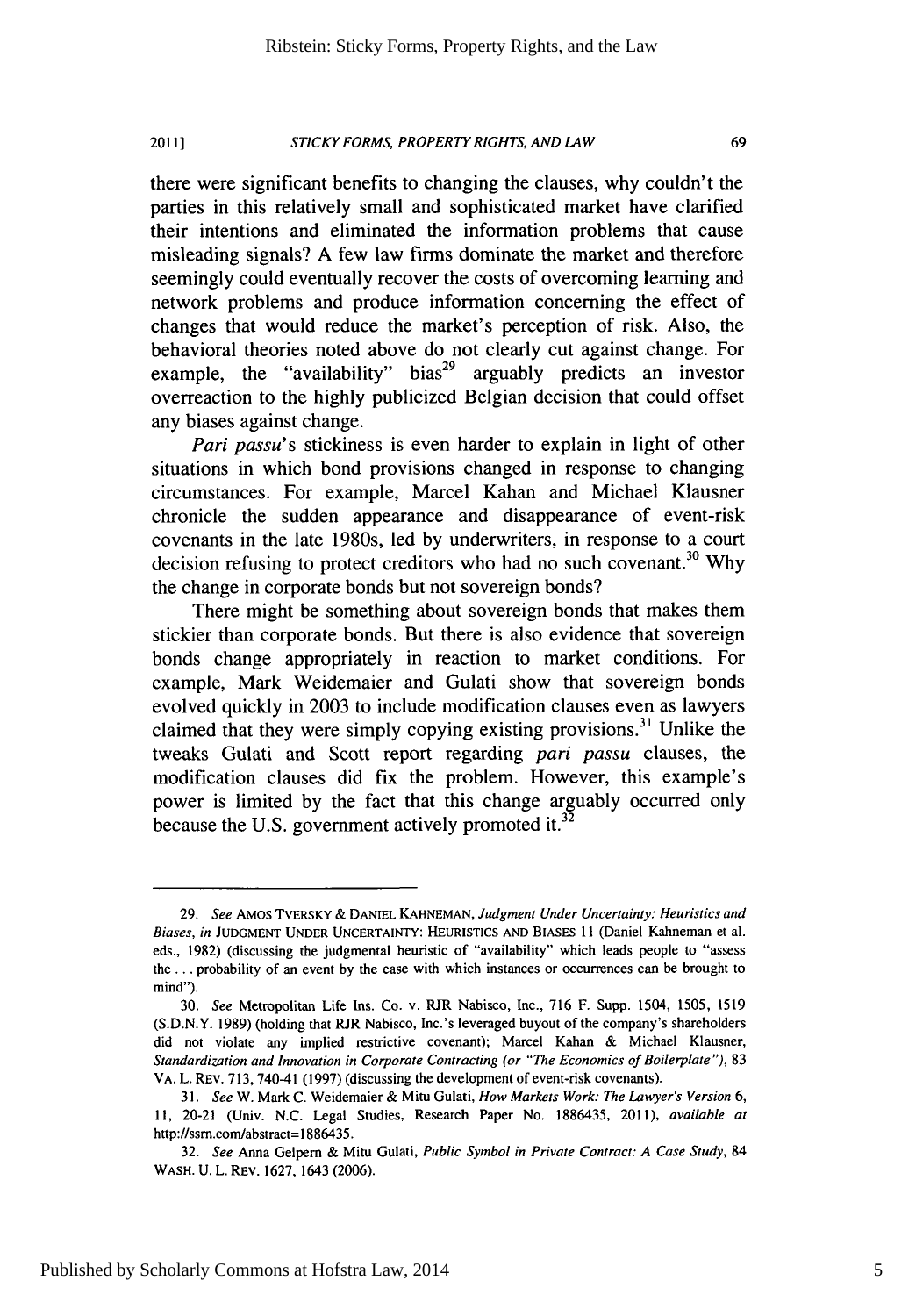# *HOFSTRA LAW REVIEW*

70

Another change in sovereign bonds is not so easily dismissed: the rapid addition in the 1970s of dispute resolution clauses to sovereign bond contracts after enactment of sovereign immunity statutes that clarified the effect of contractual sovereign immunity waivers.<sup>33</sup> This illustrates that private parties can change sovereign bonds even without government pressure. Why, then, are some provisions, such as *pari passu,* sticky?

# *C. There Is a Need for Change But Lawyers Will Not Do It*

Perhaps issuers did not change *pari passu* clauses despite their inadequacy because lawyers were not faithful agents for their creditor and sovereign clients. More precisely, lawyers know more than clients about the problem but have too little incentive to spend the time to fix  $it.<sup>34</sup>$ 

There are, however, problems with this explanation as with the others discussed above. As Gulati and Scott note, this would be a failure not just by a single lawyer or firm, but by all the lawyers advising the sovereign bond market. $3^5$  It is therefore unlikely that individual lawyers simply wanted, for example, to protect themselves from blame for drafting the original clauses. Moreover, as discussed immediately above, lawyers did appropriately change other sovereign bond clauses. Why would lawyers be faithless in the *pari passu* situation but not in the other cases?

Recognizing these problems with the faithless agent story, Gulati and Scott turn to "institutional constraints imposed on the transactional lawyer by the contemporary 'big law' business model."<sup>36</sup> They suggest that the problem may lie in law firm structure which erects "significant barriers to innovative contract design."<sup>37</sup> Specifically, increasing partnerto-associate ratios of "big law" firms force them to rely increasingly on standard forms,<sup>38</sup> which high-profit associates can cheaply store and pull off the shelf.<sup>39</sup> This structure leaves no one able to make the needed changes in the standard forms. Gulati and Scott propose solving this problem by restructuring law firms to change their incentives.<sup>40</sup>

<sup>33.</sup> *See* W. Mark C. Weidemaier, Contract Change and the Evolution of Sovereign Immunity 1, 10 (unpublished manuscript) (on file with the Hofstra Law Review).

<sup>34.</sup> *See* GULATI & SCOTT, supra note 1 (manuscript at 159-60).

<sup>35.</sup> *Id.* (manuscript at 122, 156-57).

<sup>36.</sup> *Id.* (manuscript at 121).

<sup>37.</sup> *Id.* (manuscript at 156).

<sup>38.</sup> *See id.* (manuscript at 101-03).

<sup>39.</sup> *Id.* (manuscript at 162-63, 165).

<sup>40.</sup> *Id.* (manuscript at 181-82).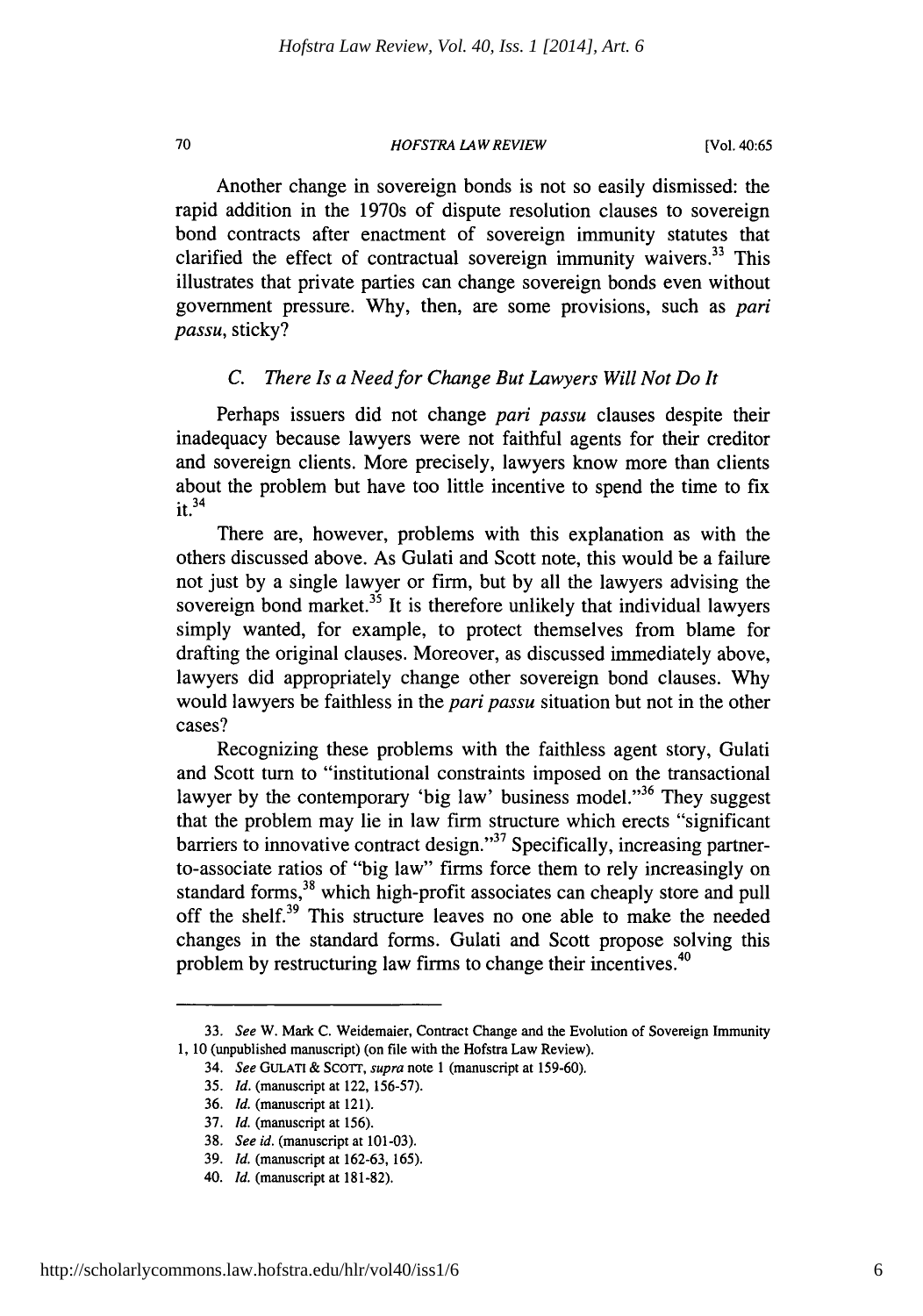#### *STICKY* FORMS, PROPERTY RIGHTS, **AND LAW** 20111

This argument resonates with my work suggesting that large law firms have overleveraged their reputational capital into bottom-heavy pyramidal structures that leave little time or incentive for associate monitoring, mentoring, and screening necessary to maintain firms' reputations.<sup>41</sup> This seems at first glance to plausibly explain why large law firms would prefer the "three and a half minute" approach to taking the time to get the contracts right.

A problem with this explanation is that, regardless of how law firms are structured, neither lawyers nor their firms have an incentive to put more than "three and a half minutes" of labor into the contracts. Who would pay for hours of work by senior partner "oracles" to solve the *pari passu* problem, even if these lawyers wanted to invest the time? Gulati and Scott suggest that the cost pressure actually comes from clients who want to economize on attorneys' fees, particularly in the sovereign bond world where time horizons are short and the borrowers are looking for benchmark rates rather than capital.<sup>42</sup>

The law firm structure explanation for contract stickiness also does not explain why "big law" firms *did* swiftly adopt event-risk covenants in corporate bonds and dispute resolution clauses in sovereign bonds. Perhaps there were few enough underwriters' lawyers that they could internalize the benefits of event-risk covenants. But two law firms-Cleary Gottlieb Steen & Hamilton LLP ("Cleary") and Sullivan & Cromwell LLP-each had approximately forty percent of the issuer and underwriter representations in the sovereign bond market.<sup>43</sup> Even if this level of market concentration was inadequate to enable lawyers to solve the "three and a half minute" problem, the problem may run deeper than the death of "big law."

# III. TOWARD A PROPERTY RIGHTS EXPLANATION

Although Gulati and Scott see the "three and a half minute" problem inhering in law firm structure, the explanation more likely lies in *any* lawyer's ability to capture the value of innovation in bond covenants. Indeed, Gulati and Scott themselves point to this explanation in noting that law firms do not produce research and development that could benefit contracting parties other than just the individual client paying for a particular contract.<sup>44</sup> They observe that lawyers "evinced

<sup>41.</sup> *See generally* Larry E. Ribstein, *The Death of Big Law,* 2010 WIS. L. REV. 749.

<sup>42.</sup> See **GULATI** & ScoTT, *supra* note 1 (manuscript at 162-63, 177-78).

<sup>43.</sup> *See id.* (manuscript at 69, 71, 72 fig.2, 73 fig.3) (tabulating the concentration of lawyers in the sovereign bond market).

*<sup>44.</sup> See id.* (manuscript at 164).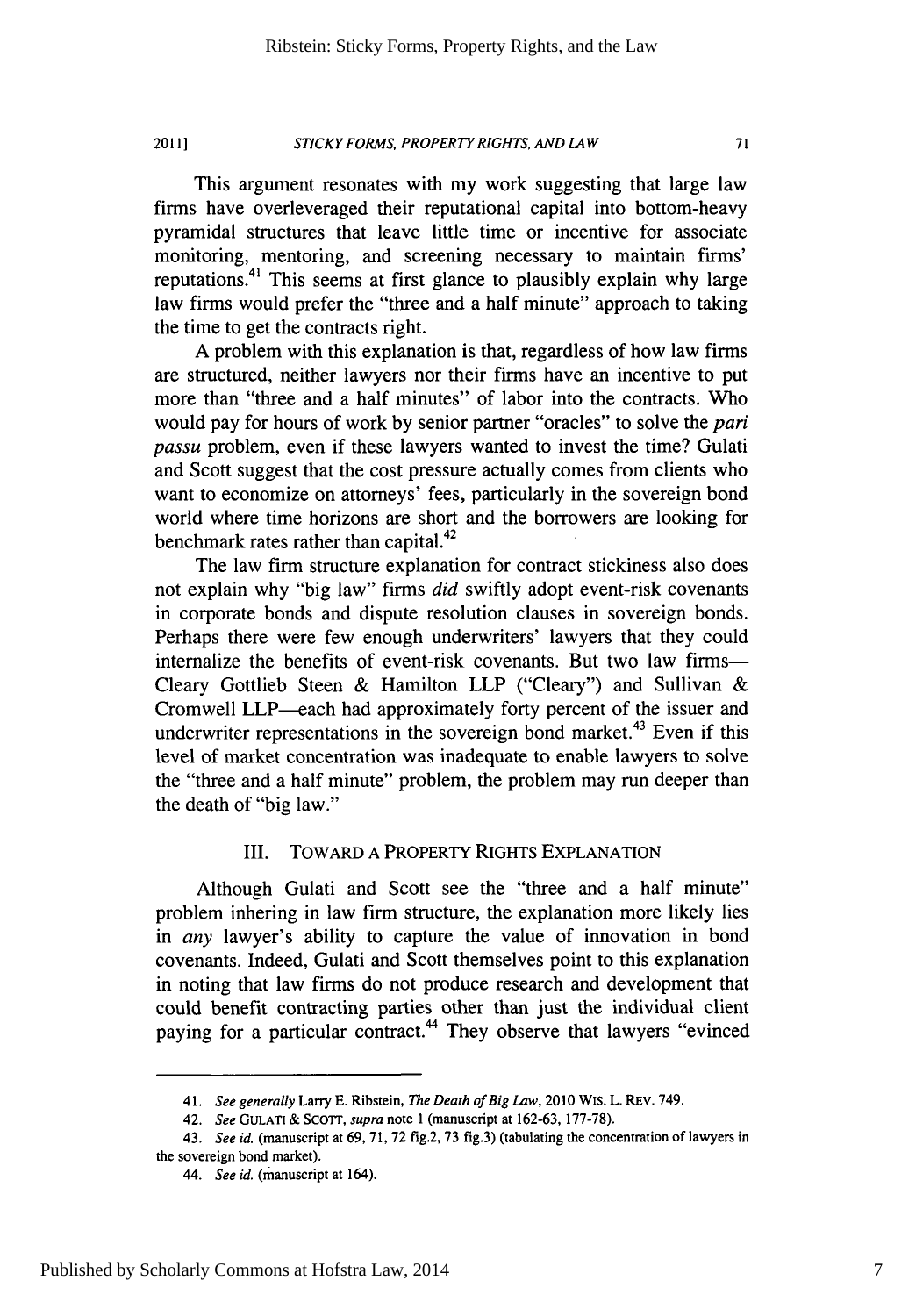*HOFSTRA LAW REVIEW*

little interest in claiming any property rights in . . . innovations.<sup>45</sup> This may be because they had no property rights in contract innovation to claim.

In order to understand the problem of lack of property rights, it is necessary to understand the type of intellectual property that lawyers would have to create in order to solve the pari *passu* problem. Given Part II's analysis of the potential benefit of the clause, the fix was more complicated than just deleting the clause. Yet, retaining the clause is not necessarily an answer either because equal creditor rights prevent efficient restructuring in bad times. The parties might make squeeze-out more difficult without the high costs of equal treatment by providing for high vote or appraisal rights, as in the corporate context. But it is not clear which rights work best for specific contexts or when the rights should be triggered. Moreover, milder ex post rights dilute pari *passu's* ex ante commitment effect. Developing efficient contracts and standard forms requires experimentation and investments of time and effort.

Gulati and Scott's examples of situations in which lawyers have partially overcome impediments to investing in creative solutions rather than simply grabbing standard forms off the shelf<sup>46</sup> suggest the role of property rights in innovation. The examples show that lawyers such as Cleary's Lee Buchheit<sup>47</sup> and Elliott's Jay Newman<sup>48</sup> have become leading figures developing creative approaches to sovereign bonds because they work outside traditional law firm channels. Although Buchheit works in a large law firm, he lacks "an institutional base."<sup>49</sup> Newman works for the hedge fund whose challenge led to the Belgian judgment.<sup>50</sup> Buchheit bundles his creativity with general expertise and client contacts while Newman is able to use the capital markets to leverage his expertise.

Buchheit and Newman's ability to capitalize on their investments in information and knowledge about sovereign bonds is, however, limited. Although Buchheit might develop a suitable contract and copyright and sell it for use in bond deals, the contract would lack certainty until a court interpreted and enforced it. As Gulati and Scott note, the Belgian judgment lacked the clarity and credibility of, say, a U.S. Second Circuit

- 46. *Id.* (manuscript at 169-71, 175).
- 47. *Id.* (manuscript at 168).
- 48. *Id.* (manuscript at 174).
- 49. *Id.* (manuscript at 172). 50. *Id.* (manuscript at 20).

72

<sup>45.</sup> *Id.* (manuscript at 107).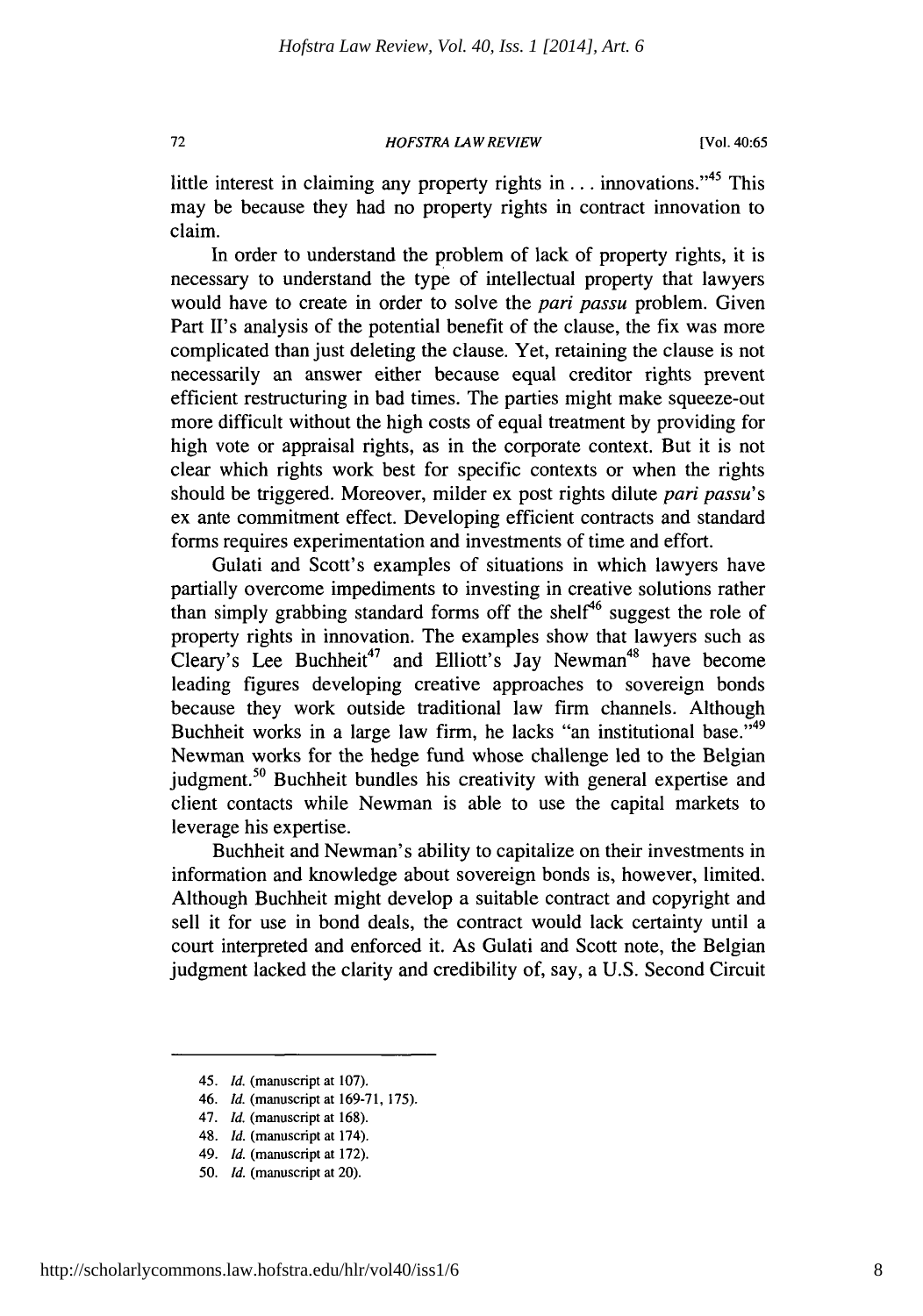### *STICKY FORMS, PROPERTY RIGHTS, AND LAW* **20111**

Court of Appeals decision.<sup>51</sup> Gulati and Scott observe that the "legal system retains ultimate power over interpretation and enforcement.<sup>''52</sup>

Moreover, overcoming the certainty problem complicates the property rights problem. Once the court interprets and enforces the contract, the author loses his property rights in it under current U.S. law.<sup>53</sup> Thus, as soon as the author has something of real value to sell, he loses his ability to capitalize on that value. This rule adversely affects incentives to produce materials that might become part of the law. The discount perversely would increase with the possibility the law might someday make the materials more valuable.

A property rights perspective helps explain why "big law" could change event-risk and dispute resolution but not pari *passu* clauses. Bond clauses changed swiftly when change was relatively easy. The market clearly wanted event-risk clauses after the leveraged buyout threat to bonds become clear, dispute resolution clauses after statutes clarified their effect, and the nature of the appropriate changes was clear. But it was less clear what the parties wanted after the Belgian decision in *Elliott Associates, L.P.*<sup>54</sup> Because the market continued to favor the plaintiffs version of pari *passu* clauses even after that decision demonstrated its potential costs, simply deleting the provision or replacing it with another version would not have been a clear improvement. Although the market might have preferred something other than a pari *passu* clause that would have similar ex ante effects, but less disastrous effects ex post,<sup>55</sup> it was unclear exactly what this term should be.

These problems with changing the pari *passu* clause seem to return to Gulati and Scott's network and heuristics explanations for stickiness.<sup>56</sup> However, the property rights story provides a way to distinguish other

<sup>51.</sup> *Id.* (manuscript at 110). The Second Circuit did hold that Elliott could enforce its right under the bonds, rejecting the issuer's champerty defense. Elliott Assocs., L.P. v. Banco de la Nacion, 194 F.3d 363, 372, 381 (2d Cir. 1999). However, this case left open the issue of how the bonds would be enforced against Peru. *See* Bradley et al., supra note 16, at 292.

<sup>52.</sup> *See* **GULATI** & Scorr, supra note 1 (manuscript at **110).**

<sup>53.</sup> This rule was established in two cases dealing with the effect of embodying privately drafted codes into laws. *See* Veeck v. S. Bldg. Code Cong. Int'l, 293 F.3d 791, 793-95 (5th Cir. 2002) (en banc); Bldg. Officials & Code Admin. v. Code Tech., Inc., 628 F.2d 730, 731, 734-35 (1st Cir. 1980). For an analysis of these cases, see generally Bruce H. Kobayashi & Larry E. Ribstein, *Law as a ByProduct: Theories of Private Law Production* **(I11.** Law, Behavior & Soc. Sci. Research Paper Series, Research Paper No. LBSSI1-27, 2011), available *at* http://ssrn.comlabstract= 1884985.

<sup>54.</sup> Elliott Assocs., L.P., General Docket No. 2000/QR/92 (Court of Appeal of Brussels, 8th Chamber, Sept. 26, 2000) (unofficial translation on file with the Hofstra Law Review).

<sup>55.</sup> *See* Bratton, *supra* note 14, at 865.

<sup>56.</sup> *See supra* text accompanying notes 19-26.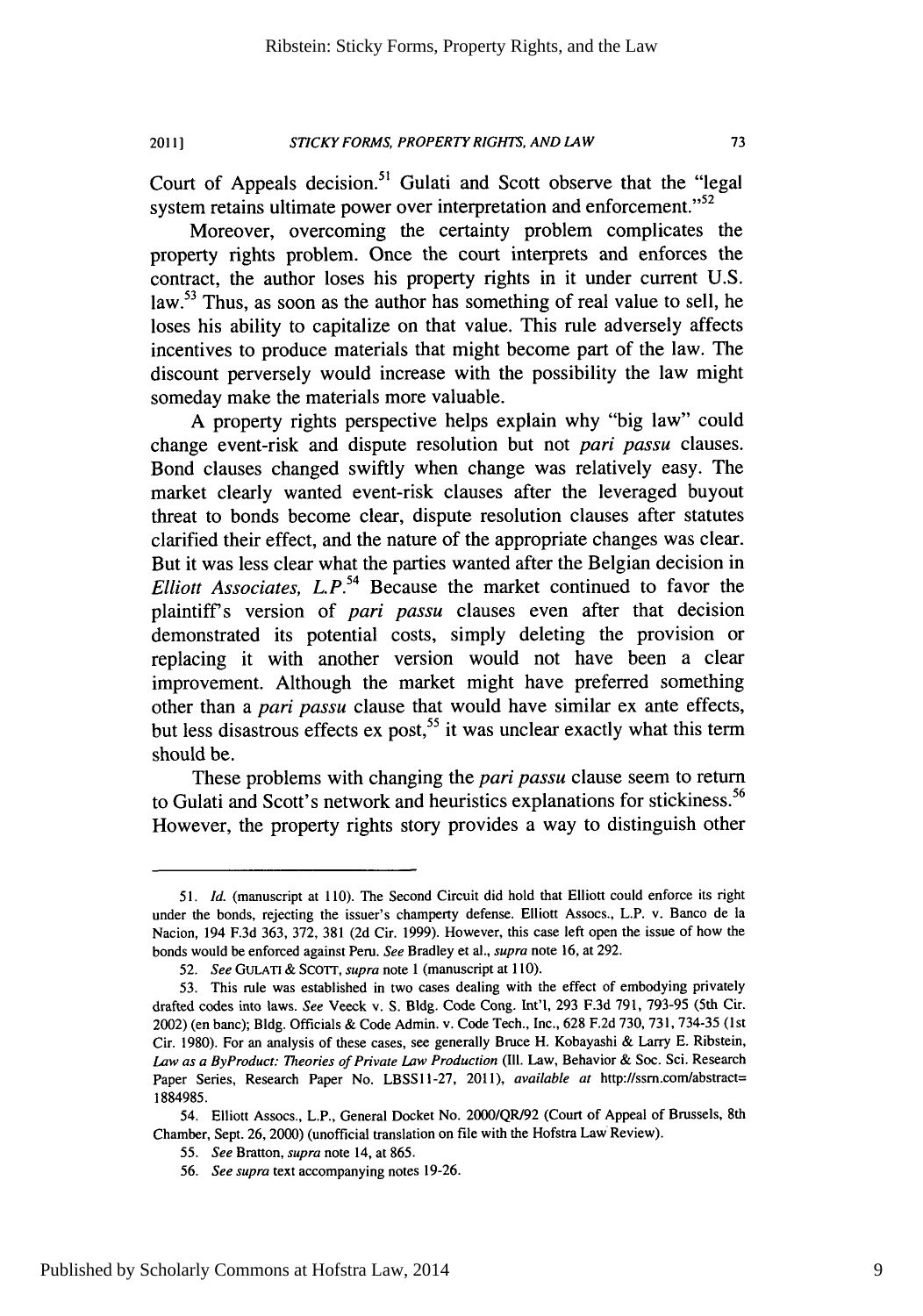# *HOFSTRA LAW REVIEW*

74

changes in bond provisions where the parties could overcome these problems. The *pari passu* clause raised problems not only of effectuating a change in bond contracts, but also of determining what change should be made. Property rights were necessary to give parties adequate incentives to engage in the extensive deliberation and experimentation necessary to come up with the appropriate language. $57$ 

One more property rights problem remains: how to preserve property rights after a court interpretation. Such an interpretation was necessary even for the relatively easy fixes. Although parties could craft event-risk, modification, and dispute resolution clauses, and overcome other impediments to making these changes, they could not be sure how such changes would affect courts' interpretations of pre-existing bonds. Weidemaier and Gulati hypothesize that lawyers came up with the makeshift solution of telling "stories of standardization... [that] deflect attention from the fact that they do make frequent, albeit modest, changes to contract templates," and thereby help "assure that market participants will not react unfavorably" to the change.<sup>58</sup> But no mere story could clarify how a *pari passu* clause could provide both ex ante protection and commitment and ex post flexibility for restructuring. Only a new provision coupled with definitive court interpretations of the new language and its effect on existing provisions could provide the clarity the market demands. Yet, as discussed above, embedding the contract in a legal rule, while increasing its value, would threaten its author's property rights. This illustrates the conundrum the existing law creates for property rights in legal documents.

All of this is not to say that law firm structure is irrelevant to Gulati and Scott's stickiness hypothesis. Rather, the property rights story underlies both lawyers' inadequate incentives to create new contracts and the death of "big law." "Big law" firms' lack of strong property rights helps explain why they had trouble binding their lawyers. This, in turn, accounts for big firms' degeneration as they sought to attract new lateral hires with increasing associate leveraging.<sup>59</sup> In other words, bond provisions are sticky for the same reason that large firms are not. Stronger property rights could help fix law firm structure and motivate better contracts. So while the death of "big law" helps explain bond stickiness, simply looking to law firm structure without delving deeper into property rights may not solve the problem Gulati and Scott address.

<sup>57.</sup> *See* Kobayashi & Ribstein, *supra* note 53 (manuscript at 18).

<sup>58.</sup> *See* Weidemaier & Gulati, *supra* note 31, at 29.

<sup>59.</sup> *See* Ribstein, *supra* note 41, at 774-75.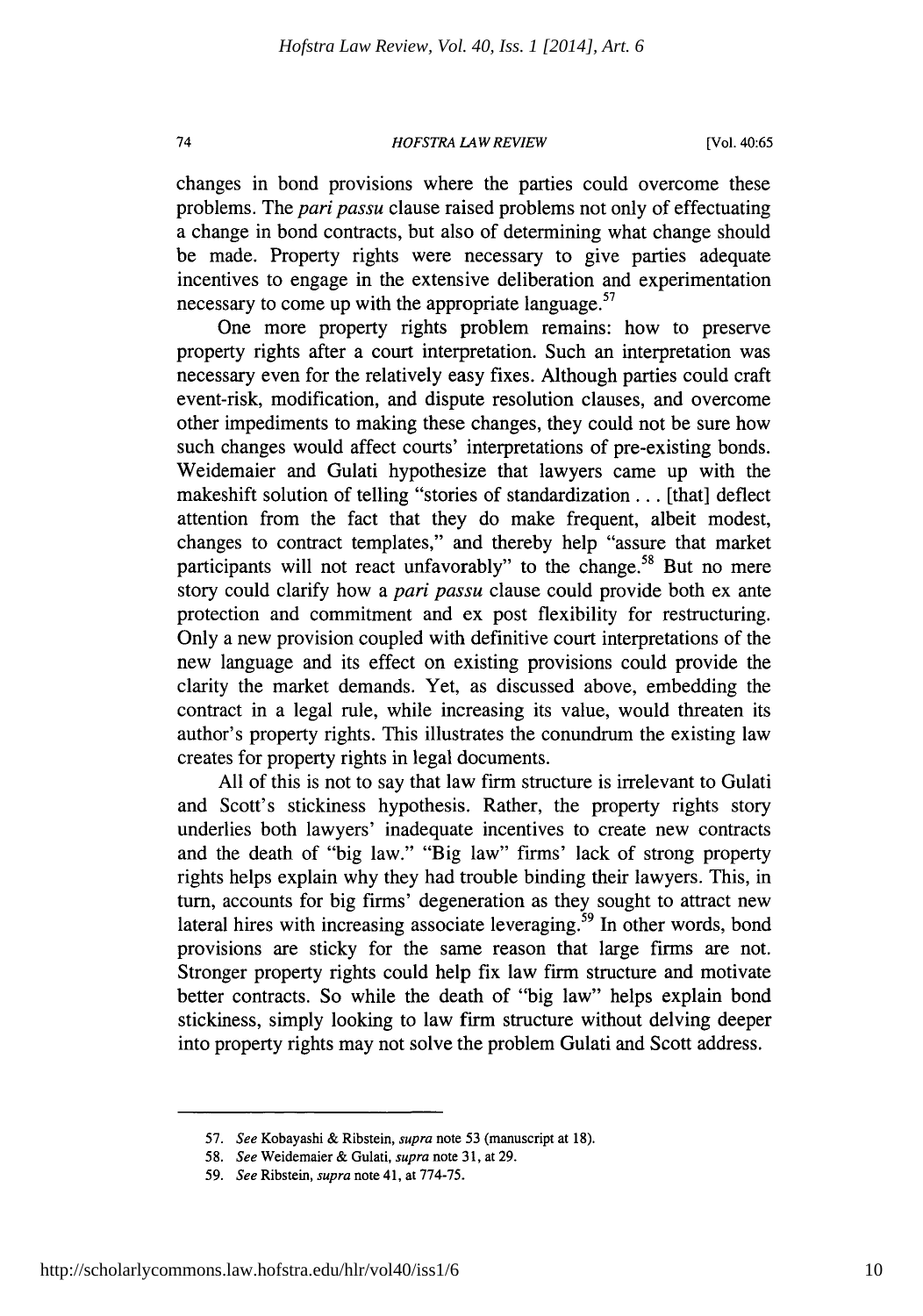**2011]**

# *STICKY FORMS, PROPERTY RIGHTS, AND LAW*

# IV. CONCLUSION

The problem of sticky bond provisions that Gulati and Scott identify inheres in both the nature of law and the structure of property rights for its creation. The *pari passu* problem requires not only drafting creativity, but also legal certainty. Gulati and Scott show that lawyers' creativity is stifled by their firms' desire to commoditize drafting so they can delegate it to associates.<sup>60</sup> But it is necessary to delve deeper to determine why law firms are structured to inadequately serve their clients. The basic reason is that solving problems with complex bonds may require greater investments than individual lawyers or law firms, however structured, were willing to provide in the absence of stronger property rights. Moreover, the solutions demand not only greater investments of time and energy, but also legal certainty. Yet legal certainty collides with creation incentives because judicial interpretation may negate property rights in the interpreted contracts. It follows that part of the solution to the problem of sticky contracts may lie in giving the creation of law intellectual property protection comparable to that for other innovations.

<sup>60.</sup> *See supra* text accompanying notes 33-39.